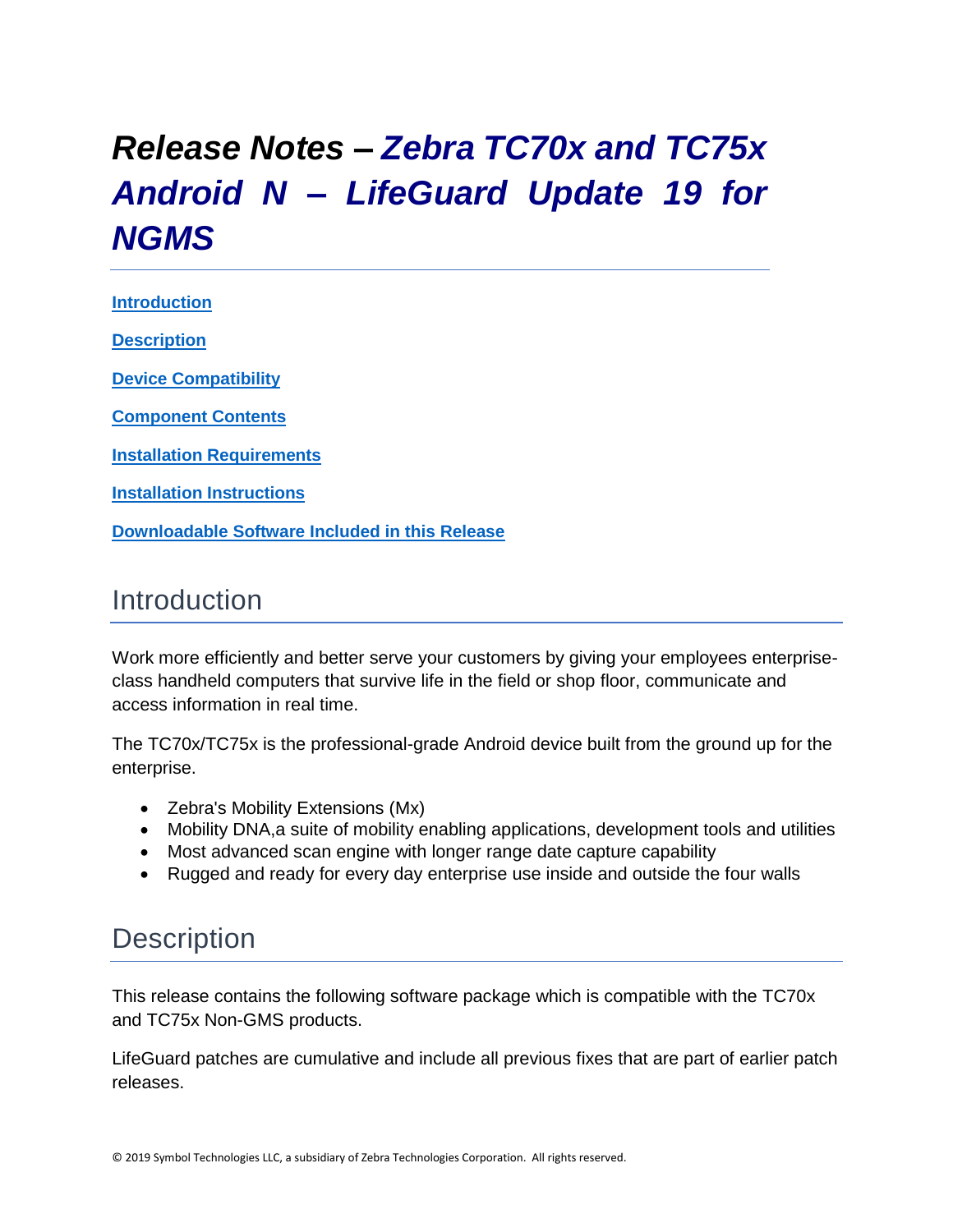**Note:**

When upgrading from M to N LG CFE, device should be upgraded to N first and allow to Reboot the device so that the Nougat LG Patch can be installed.

# <span id="page-1-0"></span>Component Contents

| <b>Component / Description</b> | <b>Version</b>                                                                                                                                      |
|--------------------------------|-----------------------------------------------------------------------------------------------------------------------------------------------------|
| <b>Product Build Number</b>    | 01-01-49.00-NN-U19-STD                                                                                                                              |
| <b>Android Version</b>         | 7.1.2                                                                                                                                               |
| <b>Linux Kernel</b>            | 3.10.84                                                                                                                                             |
| <b>Android SDK Level</b>       | 25                                                                                                                                                  |
| Platform                       | QC8956                                                                                                                                              |
| <b>Bluetooth Stack</b>         | 1.1                                                                                                                                                 |
| <b>Flash Size</b>              | 32GB                                                                                                                                                |
| <b>RAM Size</b>                | 4GB                                                                                                                                                 |
| Scanning                       | 19.58.37.0                                                                                                                                          |
| DataWedge                      | 7.3.22                                                                                                                                              |
| <b>EMDK</b>                    | 7.3.18.2318                                                                                                                                         |
| MXMF / OSX                     | MXMF-9.0.3.1 / QCT.71.7.10                                                                                                                          |
| Enterprise Keyboard (EKB)      | 2.1.1.3                                                                                                                                             |
| <b>WiFi</b>                    | FUSION_BA_2_10.0.4.026_N<br>Application: BA_2_10.0.1.012_N<br>Radio: BA_2_10.0.4.023_N<br>Middleware: BA_2_10.0.1.014_N<br>Firmware: 7.35.205.8 (r) |
| <b>PTT</b>                     | 3.1.35                                                                                                                                              |
| <b>Touch FW</b>                | N/A                                                                                                                                                 |
| <b>RxLogger Utility</b>        | 5.4.13.0                                                                                                                                            |

© 2019 Symbol Technologies LLC, a subsidiary of Zebra Technologies Corporation. All rights reserved.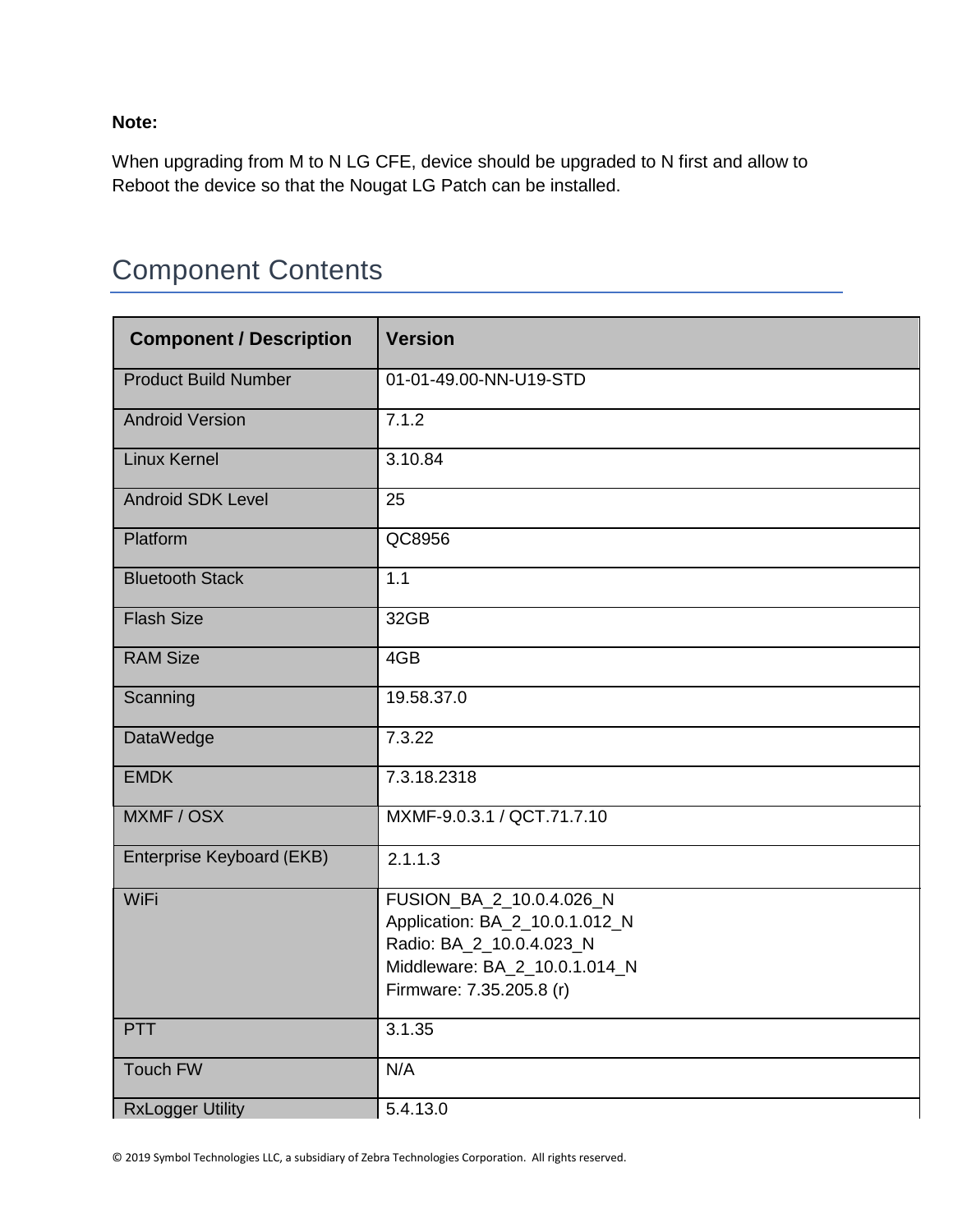| B <sub>2</sub> M                 | N/A                                                                                                                                                                                                                                |
|----------------------------------|------------------------------------------------------------------------------------------------------------------------------------------------------------------------------------------------------------------------------------|
| <b>Bluetooth Pairing Utility</b> | 3.11                                                                                                                                                                                                                               |
| <b>Zebra Data Services</b>       | 3.5.0.1145                                                                                                                                                                                                                         |
| <b>File Browser</b>              | 1.19.1.5                                                                                                                                                                                                                           |
| <b>Stage Now</b>                 | 3.3.1.2000                                                                                                                                                                                                                         |
| <b>App Gallery</b>               | 3.0.1.7                                                                                                                                                                                                                            |
| <b>User Guide</b>                | N/A                                                                                                                                                                                                                                |
| Sensors (Accel, Gyro)            | 2061000, 2061000                                                                                                                                                                                                                   |
| <b>MobiControl</b>               | N/A                                                                                                                                                                                                                                |
| Zebra Volume Control (ZVC)       | 2.0.0.16                                                                                                                                                                                                                           |
| <b>Battery Manager</b>           | 1.3.8                                                                                                                                                                                                                              |
| ActiveEdge                       | 2.5.16                                                                                                                                                                                                                             |
| WorryFreeWiFi (Smart MU)         | 3.0.3                                                                                                                                                                                                                              |
| SimulScan Demo App               | 3.0.2                                                                                                                                                                                                                              |
| <b>SimulScan Engine</b>          | 2.0.3                                                                                                                                                                                                                              |
| <b>Device Central</b>            | 2.1.0.9                                                                                                                                                                                                                            |
| Zebra Software License Manager   | 3.1.1                                                                                                                                                                                                                              |
| Audio                            | 0.24.0.0                                                                                                                                                                                                                           |
| Diagnostic Tool                  | 1.17.0.9                                                                                                                                                                                                                           |
| Webview                          | 73.0.3683.90                                                                                                                                                                                                                       |
| FingerPrint                      | Zebra/TC75x/TC75x:7.1.2/01-01-49.00-NN-U19-<br>STD/160:user/release-keys<br>Zebra/TC75x/TC75xDF:7.1.2/01-01-49.00-NN-U19-<br>STD/160:user/release-keys<br>Zebra/TC70x/TC70x:7.1.2/01-01-49.00-NN-U19-<br>STD/160:user/release-keys |
| <b>Security Patch Level</b>      | June 01, 2019                                                                                                                                                                                                                      |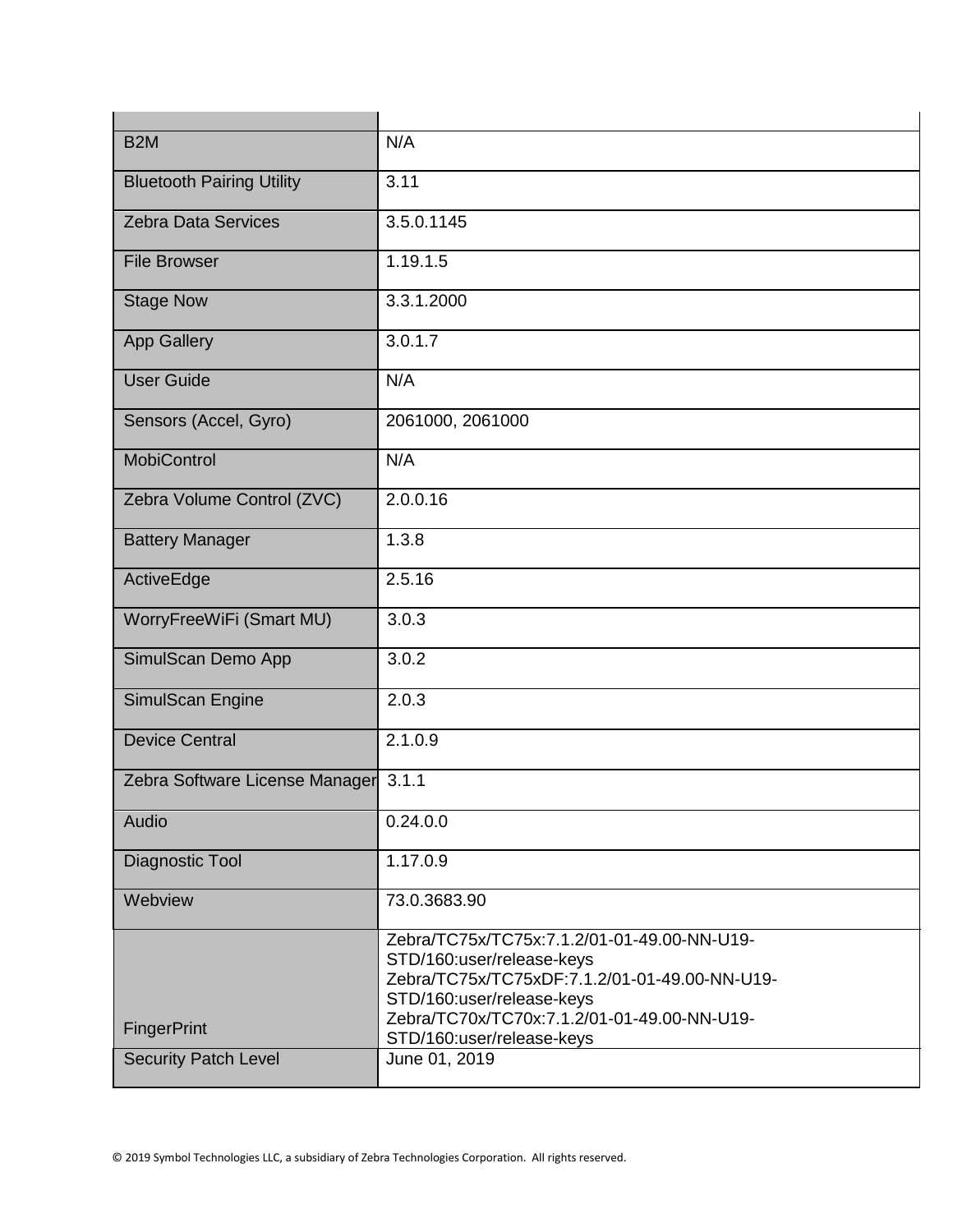#### **1. CFE v19 Updates:**

- ❖ CFE\_ATLAS\_01-01-49.00-NN-U19-STD.zip (NGMS)
- 1. **Android Security Patch Level:** June 1, 2019 Use the link below to see the Android Security bulletin for more information: <https://source.android.com/security/bulletin/>
- 2. MX, StageNow, EMDK, Datawedge, Enterprise keyboard component updates: **Note**: For detailed release notes, please refer [http://techdocs.zebra.com](http://techdocs.zebra.com/)
	- o MX: v9.0.3.1
		- a. SPR36994 Resolved MX initialization issue wherein EHS was calling MX before completion of MX initialization process.
		- b. SPR36768 Resolved an issue wherein EHS Hostname in title was not reflecting updated HostName after device reboot.
		- c. SPR36581 Resolved an issue wherein MX was returning invalid package name error when SOTI was being enrolled as DO.
		- d. SPR36479 Resolved an issue where mapping a key using Key Manager CSP to trigger an intent was not working.
	- o StageNow: v3.3.1.2000
	- o Datawedge: v7.3.22
		- a. SPR37124 Resolved an issue where in ADF rule with crunch spaces was removing last character from barcode data with space.
	- o EMDK: v7.3.18.2318
	- o DDT: v1.17.0.9
	- o Enterprise Keyboard: v2.1.1.3
	- o Scanner Framework: v19.58.37.0
		- a. SPR37064 Resolved wrong property.
		- b. SPR36685 Resolved an issue wherein scan engine was failed to initialize during powerup.
		- c. SPR37175 Resolved an issue where in multiple application can enable the same scanner without one app releasing it.
		- d. SPR-37014 Disable firmware update on 8956 N Products.
		- e. SPR 37201 Resolved an issue wherein scan HardTrigger stops working once Language Settings are modified.
		- f. SPR36927 Resolved an issue where scanner was not available for any app when multiple apps enable the scanner and any app among disable the scanner when it moves to background.
		- g. SPR37060/SPR36880 Resolved an issue wherein Datawedge was not disabling the scanner upon resume during app transition from background to foreground causing intermittent scanning failures.
		- h. SPR36925 Resolved an issue wherein scanner was not available for second app when an ANR or crash occurred on the first app
		- i. Integrated new imgkit version IMGKIT\_8.02T01.16.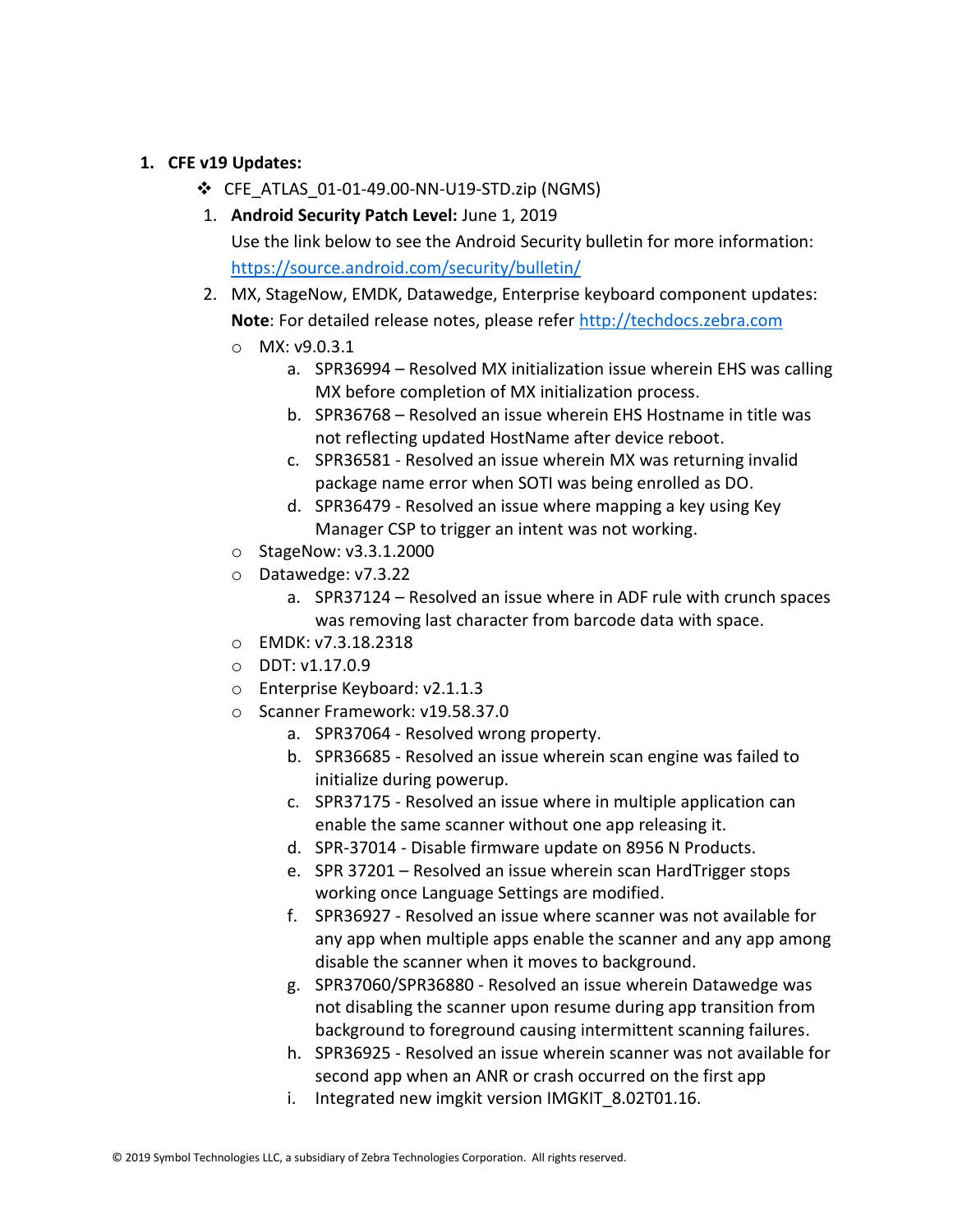- o Wifi: FUSION\_BA\_2\_10.0.4.026\_N
	- a. SPR36741 Resolved an issue wherein device is taken long time to connect in case of failure scenario.
	- b. SPR36855 Resolved an issue where WiFi becomes disabled after reboot because of a GPS module exception.
- o RxLogger Version 5.4.13.0
- $\circ$  Diagdaemon Version 5.4.16.0
- o WebViewGoogle Version 73.0.3683.90
	- a. SPR35943 Updated Chromium Webview for NGMS releases.
- o OSX Version QCT.71.7.10
- o Zebra Data Services Version 3.5.0.1145
- o Device Central: v2.1.0.9
	- a. Added support to start scan and pair by squeezing hardware scan trigger.
- 3. SPR36961 Resolved an issue wherein Zebra RFID Mobile app (APK) disappears from app menu after reboot.
- 4. SPR36958 Resolved an issue wherein disabling Airplane Mode using PowerKey Manager is not working
- 5. SPR37152 Resolved an issue wherein devices has trouble reading and connecting to devices over NFC.
- 6. SPR36691 Resolved an issue wherein location gets turned off on every reboot.
- 7. SPR36600/37084 Resolved an issue wherein device would not boot to the OS due to an exception while removing packages.
- 8. SPR36897 Updated Telstra M2M APN with DUN type.
- 9. SPR36658 Made a change to perform correction on unsealed batteries.
- 10. SPR36294 Resolved an issue with scanner wherein the imager was not configured correctly during boot up.
- 11. SPR36396 Resolved an issue wherein device not connecting to network with China Unicom SIM.
- 12. SPR36879 Adding scan code POUND and STAR.
- 13. SPR36347 Resolved an issue wherein SIP was showing irrespective of "Show Virtual Keyboard" on first launch of chrome browser.
- 14. SPR36691/37039 Resolved an issue wherein Airplane mode gets greyed out after reboot.
- 15. SPR37380 Resolved an issue wherein "Memory" in Settings app was translated wrongly in Deutsch(Deutschland).
- 16. SPR36778 Resolved an issue wherein Static IP address was not being set using Ethernet Manager.
- 17. SPR37404 Resolved an issue wherein Airplane mode gets greyed out after reboot.

#### **Known issue:**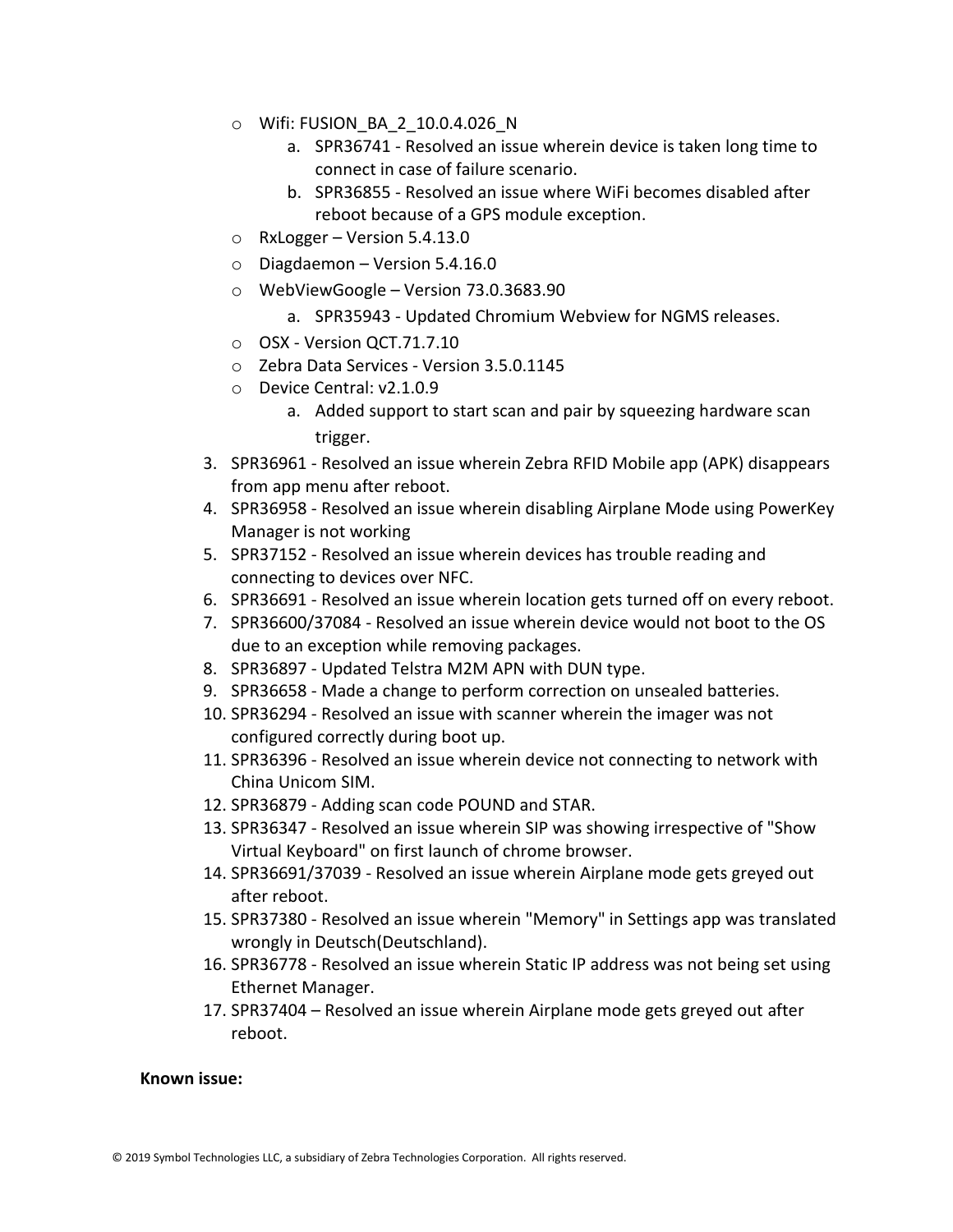"Zebra Data Service Plugin has stopped" Pop-up has been observed while downgrading from latest patch (LifeGuard 19) to other patches.

#### **2. CFE v18 Updates (Removed from support portal):**

- ❖ CFE\_ATLAS\_01-01-49.00-NN-U18-STD.zip (NGMS)
- 1. **Android Security Patch Level:** March 1, 2019 Use the link below to see the Android Security bulletin for more information: <https://source.android.com/security/bulletin/>
- 2. Updated below mentioned components:
	- o OSX Version QCT.71.7.9.1 a. SPR35906 – Resolved an issue in EHS system restricted settings.
	- o Scanner Framework: Version 19.54.37.0
		- a. SPR36333 Resolved an issue wherein enabling DW simulscan option locks up device after suspend/resume.
- 3. SPR36262 Resoled an issue wherein NTP parameters were not updated when applied through Stagenow.
- 4. SPR36165 Added Supported LTE bands in the specific hardware.
- 5. Enabled Native Screen Blanking service.

#### **3. CFE v17 Updates (Removed from support portal):**

❖ CFE\_ATLAS\_01-01-49.00-NN-U17-STD.zip (NGMS)

CFE v16 numbering is skipped for public posting and reserved for LGE-FOTA Beta.

1. **Android Security Patch Level:** February 1, 2019

Use the link below to see the Android Security bulletin for more information: <https://source.android.com/security/bulletin/>

- 2. MX, StageNow, EMDK, Datawedge, Enterprise keyboard component updates: **Note**: For detailed release notes, please refer [http://techdocs.zebra.com](http://techdocs.zebra.com/)
	- o MX: v8.4.1.3
		- a. SPR35491/35856 Resolved an issue where in Analytics Manager was throwing "Index out of bound error " when a Stagenow Barcode is scanned.
		- b. SPR35928 Resolved an issue where Clock Manager CSP accepts timezone id in "/Etc" Olson format.
		- c. SPR35908 Resolved an issue wherein admin and user generated certificates could not be downloaded from external server.
		- d. SPR35855 Resolved an issue where in Google Keyboard settings was not persisting.
	- o Enterprise Keyboard: v2.0.1.9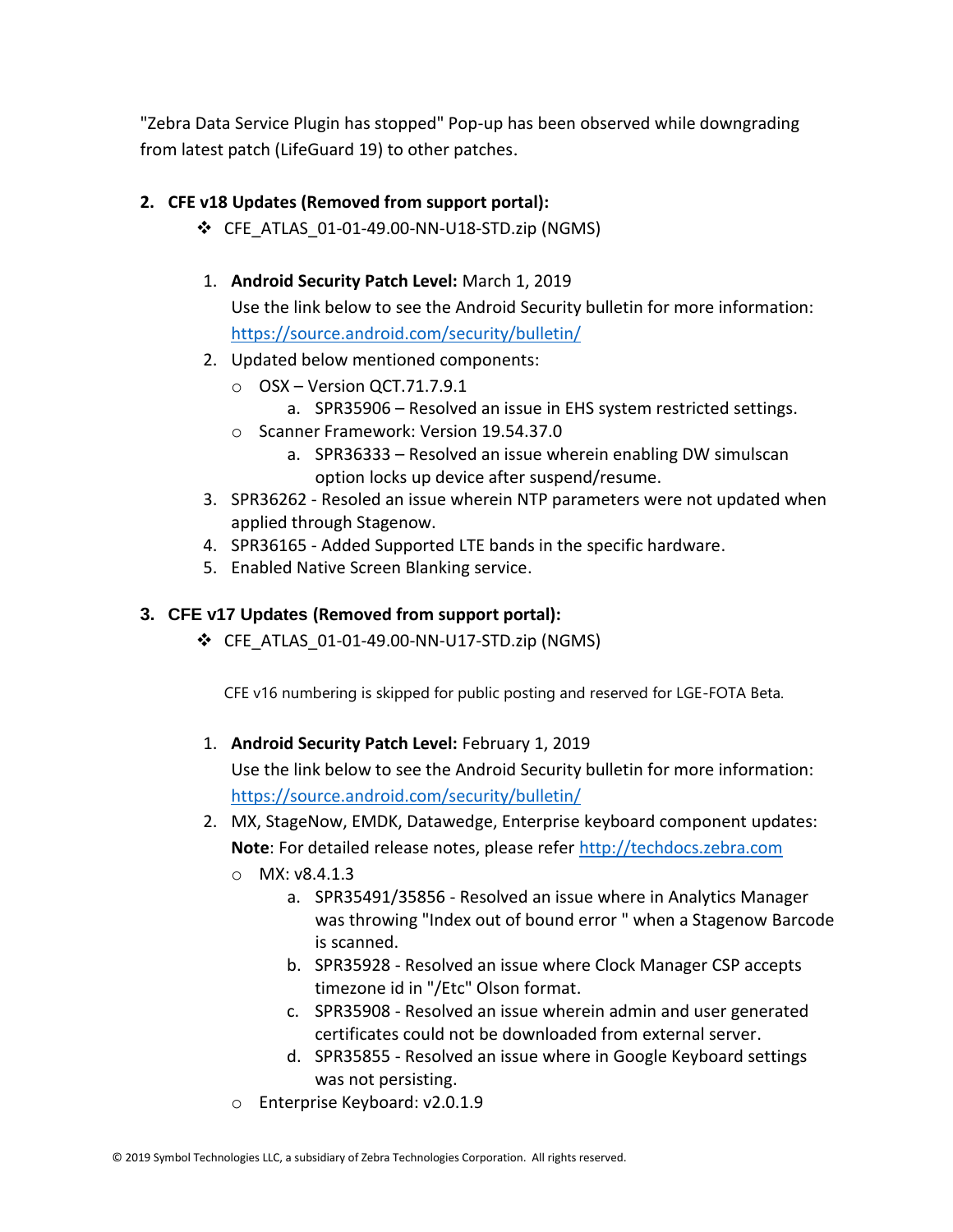- o StageNow: v3.2.1.0
- o EMDK: v7.2.2.2202
- o DataWedge: v7.2.5
- o DDT: v1.16.1.3
- o Oem Config: v8.4.0.1
- o WorryFreeWiFi (SMARTMU): v3.0.3
	- a. Added support for WorryFree WiFi CSP
- o Device Central: v2.0.22.1
	- a. SPR36473 Show the Battery percentage on the Device Central App main screen when DS3678-ER connected to the mobile device.
- o Wifi: FUSION\_BA\_2\_10.0.4.025\_N
	- a. SPR36248 Resolved an issue where StageNow configuration will not work with TC75x HW ID 33 device.
	- b. SPR35982 Resolved an issue where roaming failure is observed in disconnect suppression state.
	- c. SPR36361 Enhanced device performance by increasing the value of wlan retries to 12 from the current value of 7.
	- d. SPR35825 Resolved an issue wherein one-way audio is observed during a call sometimes.
	- e. SPR36075 Fixed an issue wherein voice packets were not tagged with correct QoS category sometimes which might have caused choppiness in audio call.
- 3. SPR36275 Resolved an issue where-in Camera swap option was still visible in camera App even after disabling one of the camera [Front/Rear] in TC7x devices via StageNow.
- 4. SPR36344 Resolved an issue wherein device radio states are not recovered if incorrect Battery Swap is performed.
- 5. SPR36213 Resolved an issue wherein device would reboot upon enabling data saver when Bluetooth tethering is enabled in DO mode.
- 6. SPR35347 Resolved an issue wherein device would not boot to the OS after enabling data saver in DO mode.
- 7. SPR35950 Resolved an issue wherein SwiftKey Keyboard Breaks Scanning After Reboot.
- 8. SPR35991 Resolved an issue wherein when soft-keyboard is switched, sometimes Scan data stops to transmit to apps.
- 9. SPR35523 Resolved an issue where on disabling Airplane Menu in power key menu, this caused Cellular network settings to be greyed out in settings.

#### **4. CFE v15 Updates (Removed from support portal):**

- ❖ CFE\_ATLAS\_01-01-49.00-NN-U15-STD.zip (NGMS)
- 1. **Android Security Patch Level:** January 1, 2019

Use the link below to see the Android Security bulletin for more information: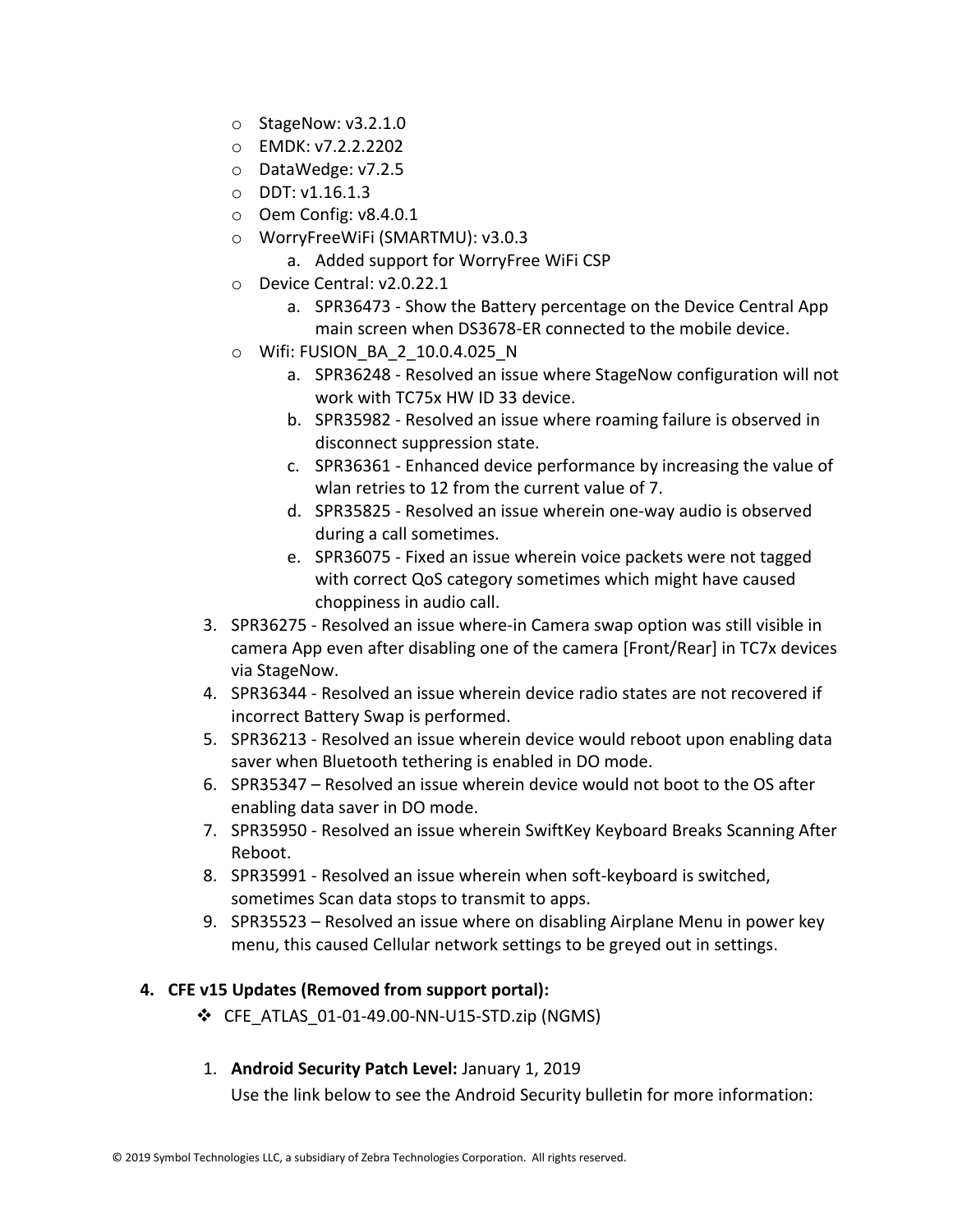#### <https://source.android.com/security/bulletin/>

- 2. Updated below mentioned components:
	- o WiFi: FUSION\_BA\_2\_10.0.3.020\_N:
		- a. SPR35628 Resolved an issue where validation of Radius server certificate fails.
		- b. SPR35593 Resolved a device reboot issue where DHCP Option received with more than expected length.
	- o Scanner Framework: Version 19.50.37.0
		- a. SPR35288 Fixed an issue wherein initialization of scanner was taking ~1sec.
		- b. SPR35054 Added support for reduced quite zone barcode decoding.
		- c. SPR34844 Resolved an issue wherein multiple open calls are prevented when multiple application tries to open scanner without releasing previous instance.
	- o OSX Version QCT.71.7.9
		- a. SPR36117/36095 Resolved an issue wherein the scanned data would not come to the Apps, Airplane menu item was missing in the Power key menu and Home and recent buttons were not functional
- 3. SPR35414 Resolved an issue to differentiate BT scanners and to avoid multiple paring and un-paring events.
- 4. SPR36019 Resolved an issue wherein serial port control signals were not working as expected.

#### **5. CFE v14 Updates:**

- ❖ CFE\_ATLAS\_01-01-49.00-NN-U14-STD.zip (NGMS)
- 1. **Android Security Patch Level:** December 1, 2018 Use the link below to see the Android Security bulletin for more information: <https://source.android.com/security/bulletin/>
- 2. SPR35256 Resolved an issue causing NTP synchronization failure.
- 3. SPR35065 Resolved an issue to include the correct EXIF orientation tag data, in the jpeg image capture by camera.
- 4. SPR34861 Resolved an issue wherein earlier versions of velocity app installation (1.x) was not persisting after reboot.
- 5. SPR35845 Resolved an issue wherein, Gallery Application in Non-GMS displays the pictures with incorrect orientation.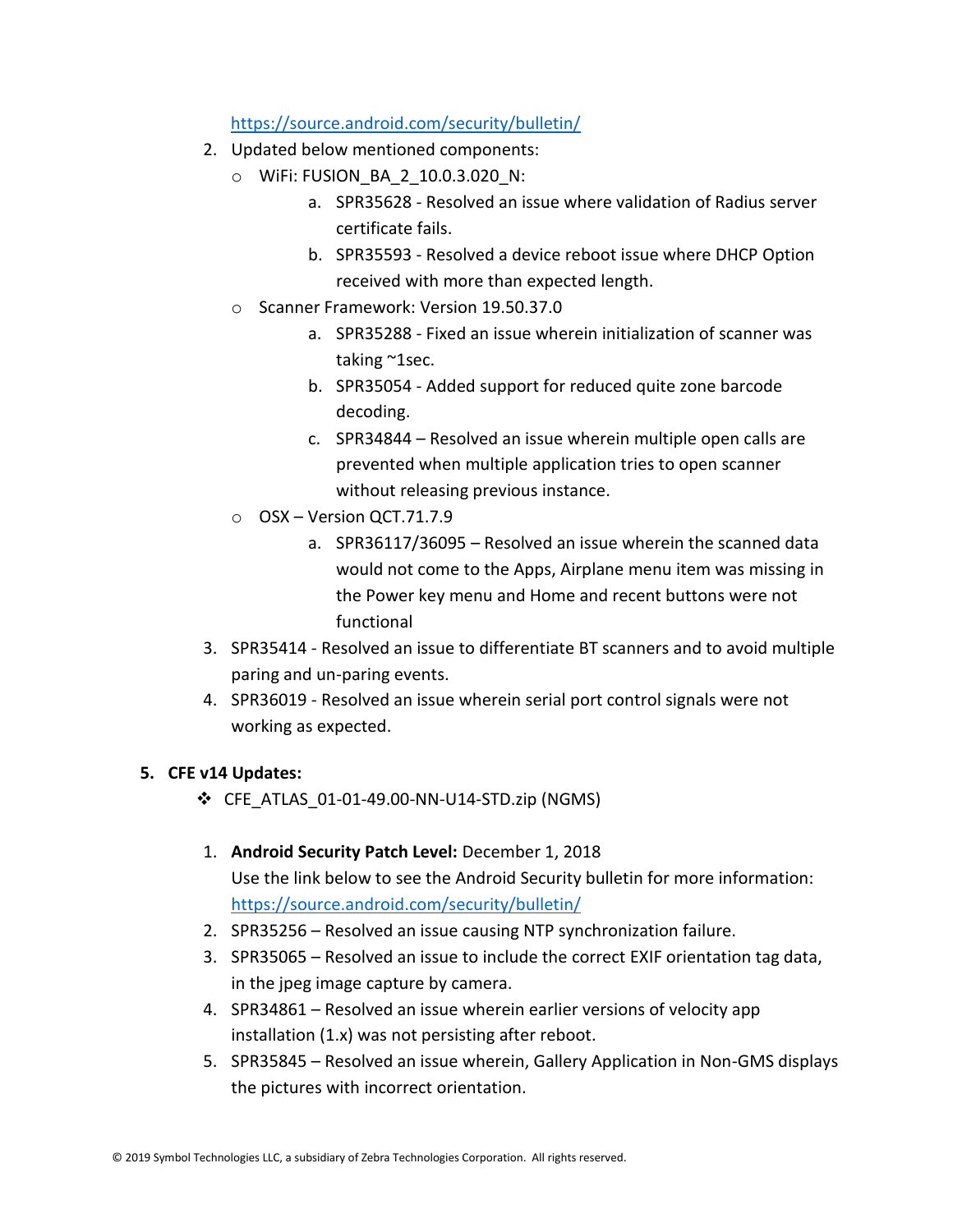#### **6. CFE v13 Updates:**

- ❖ CFE\_ATLAS\_01-01-49.00-NN-U13-STD.zip (NGMS)
- 1. **Android Security Patch Level:** November 1, 2018 Use the link below to see the Android Security bulletin for more information: <https://source.android.com/security/bulletin/>

2. MX, StageNow, EMDK, Datawedge, Enterprise keyboard component updates: **Note**: For detailed release notes, please refer [http://techdocs.zebra.com](http://techdocs.zebra.com/)

- o MX: 8.2.3.1
	- b. SPR35665 Resolved an issue wherein Google keyboard settings are not persisting through a reboot when configured directly after factory reset.
	- c. SPR34771 Resolved a synchronization issue in Mx.
- o StageNow client: 3.1.1.1019
- o EMDK: 7.0.0.2000
- o DataWedge: 7.0.4
- o Enterprise Keyboard: 1.9.0.9
	- a. SPR35603 Fixed an issue wherein Enterprise Keyboard was disappearing when an external keyboard was connected.
- 3. SPR35692 Fixed an issue where it was not possible to disable "Show virtual keypad" from "Settings / Languages & Input / Physical Keyboard".
- 4. Added enable/disable Settings drawer feature implementation in OSX.
- 5. B2M client included in disabled mode.

#### **7. CFE v12 Updates:**

- ❖ CFE\_ATLAS\_01-01-49.00-NN-U12-STD.zip (NGMS)
- 1. **Android Security Patch Level:** October 1, 2018 Use the link below to see the Android Security bulletin for more information: <https://source.android.com/security/bulletin/>
- 2. Updated below mentioned components:
	- o WiFi: FUSION\_BA\_2\_10.0.3.019:
		- a. Enable/Disable FAPI support to turn ON/OFF hotspot via CSP.
		- b. SPR34760 Resolved an issue wherein the device was unable to reconnect after some idle hours in low coverage.
		- c. Enable/Disable Captive Portal Support.
	- o SmartMU: Version 3.0.2:
		- a. SmartMU app name change to WorryFreeWiFi
	- o Device Central: Version 2.0.17.0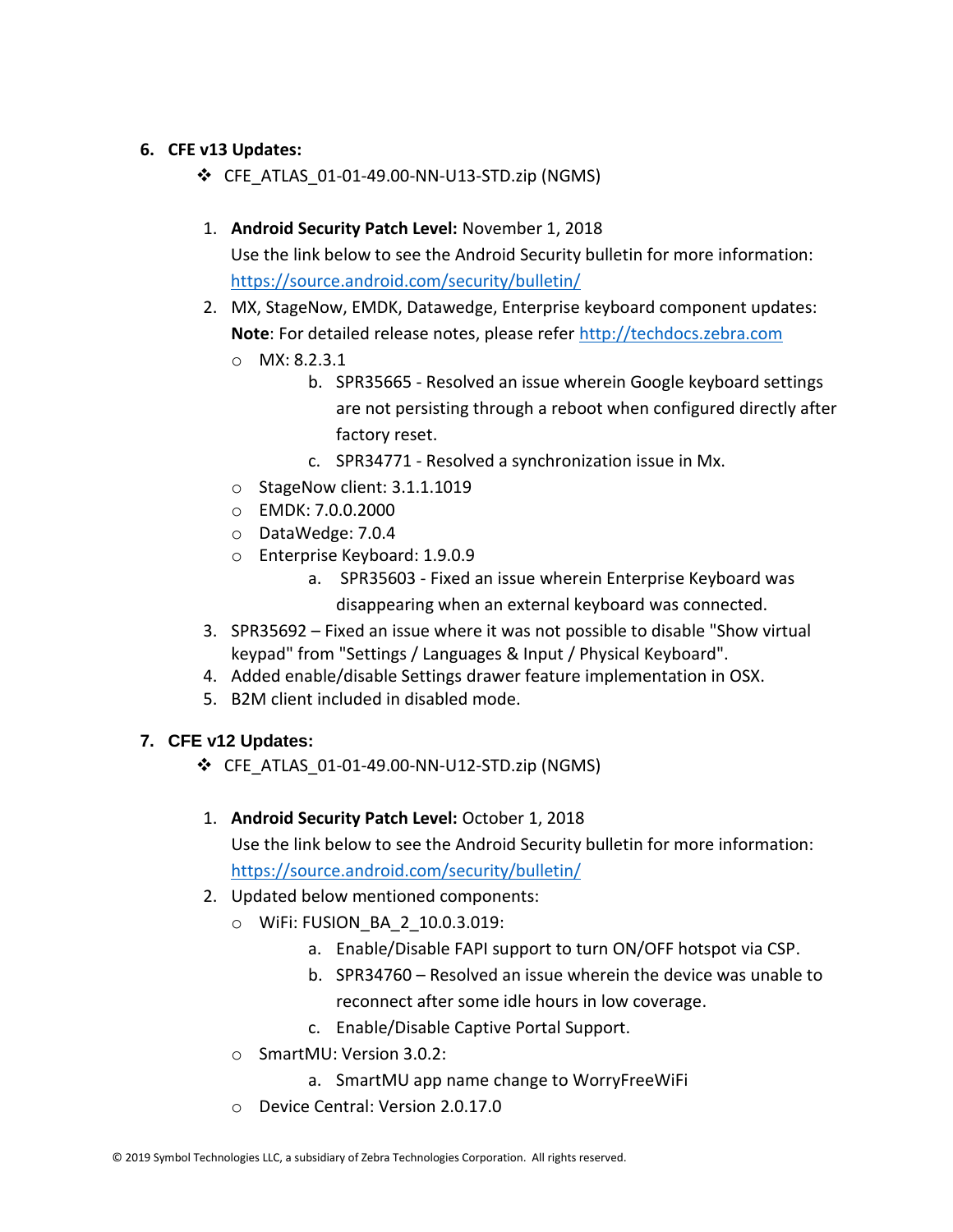- o Scanning Framework: Version 19.11.37.1
	- a. SPR34484 Resolved an issue wherein exceptions were not thrown when multiple apps try to open scanner instance without earlier instance being released.
- 3. SPR34300 Added Auto Screen Rotation to Lock screen.
- 4. SPR35090 Resolved an issue wherein disabling captive portal detection was not working.
- 5. SPR35065 Resolved an issue to include the correct EXIF orientation tag data in the jpeg image capture by camera.
- 6. SPR35462 Fixed an issue wherein keyboard selection notification was being shown on hard keypad devices.
- 7. SPR35216 Resolved an issue where Proxy Auto Config (PAC) did not work properly following stops/restarts of the PacService
- 8. SPR35188 Disabled QC Quick Charge 3.0 which allows the device to charge at 9v (since many 3rd party cables are rated for only 5v use).
- 9. SPR34978 Resolved an issue wherein the device was unable to set private apn through EMDK or StageNow.
- 10. SPR35021 Resolved an issue where Auto PAC Proxy settings are not preserved after Android desert update.
- 11. Added new APN for Telstra-M2M.

#### **8. CFE v11 Updates:**

- ❖ CFE\_ATLAS\_01-01-49.00-NN-U11-STD.zip (NGMS)
- 1. **Android Security Patch Level:** September 1, 2018 Use the link below to see the Android Security bulletin for more information: <https://source.android.com/security/bulletin/>
- 2. Updated below mentioned components:
	- o Enterprise Keyboard: Version 1.9.0.4
	- o Diagnostic Tool: Version 1.16.0.1
	- o OEMConfig: Version 8.1.0.9
	- o Device Central: Version 2.0.11.0
	- o Zebra Software License Manager: Version 3.1.1
	- o Zebra Data Services: Version 1.0.0.1002
- 3. MX, StageNow, EMDK, Datawedge component updates:
	- **Note**: For detailed release notes, please refer [http://techdocs.zebra.com](http://techdocs.zebra.com/)
	- o MX: Version 8.1.0.10
	- o StageNow: Version 3.1.1.1018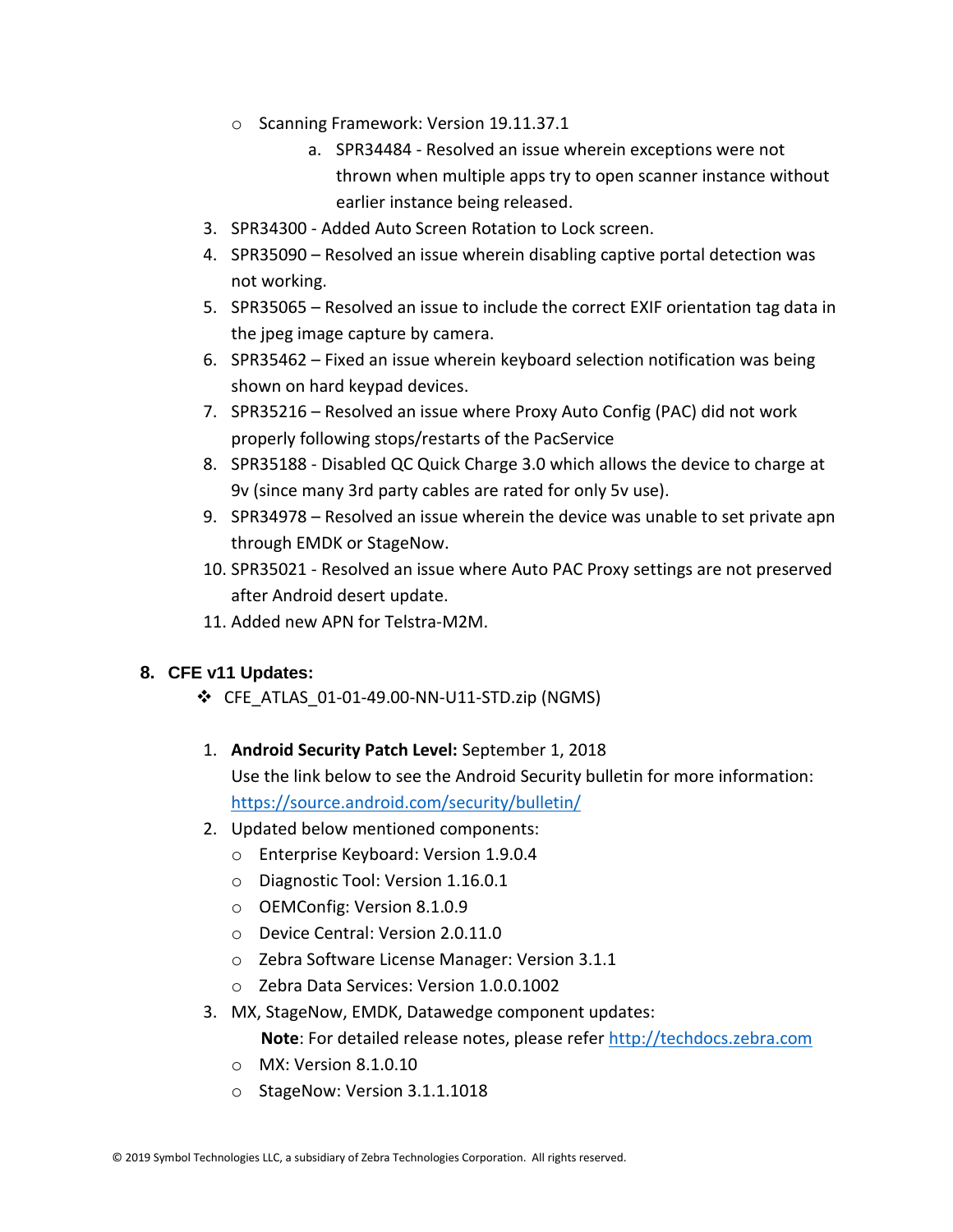- o EMDK: Version 6.10.12.1312
- o Datawedge: Version 6.9.49
	- a. SPR34429 Resolved an issue wherein DataWedge failed to load "default Profile0".
	- b. SPR34614 Resolved an issue in DataWedge wherein scanner could not be enabled due to quick enabling and disabling of scanner through Intents.
	- c. SPR34972 Implemented new parameters in scanner\_input\_plugin API so that the API takes considerable less time to suspend/reenable of the scanner
- 4. CVE-2018-5383 was corrected preventing unauthenticated BT pairing.
- 5. SPR34716 Resolved an issue wherein the MX was getting killed by Backup manager and didn't restart properly.
- 6. Included Zebra Software License Manager v3.1.1.
- 7. Added LEAP Profile support.
- 8. Data Analytics changes:
	- o DataAnalytics has been renamed to Zebra Data Service.
	- o DAInBuiltDCA has been renamed to Zebra Data Service Plugin.
	- o SettingsEULA has been renamed to Zebra Data Services.
	- $\circ$  In this release, the ZDS-EULA pop up during configuring the device, can be automatically skipped if the device is configured for Device Owner mode or when SUWBypass is used.
	- $\circ$  DO mode configuration mechanism includes NFC bump, QR code, AFW# and Zero touch.
	- o SUW Setup Wizard Bypass can set with PowerMgr CSP.
	- o On Automatic skipping of Zebra EULA, Zebra's default settings and data collection rules will be configured on the device.

#### **9. CFE v10 Updates:**

- ❖ CFE\_ATLAS\_P10\_NN\_01-01.49.zip (NGMS)
- 1. **Android Security Patch Level:** August 1, 2018 Use the link below to see the Android Security bulletin for more information: <https://source.android.com/security/bulletin/>
- 2. Updated below mentioned components:
	- o OSX Version QCT.71.7.7.1
	- o Scanning Framework Version 19.11.37.0
- 3. SPR34695 Resolved an issue wherein Google play protect setting was not persisting across reboot.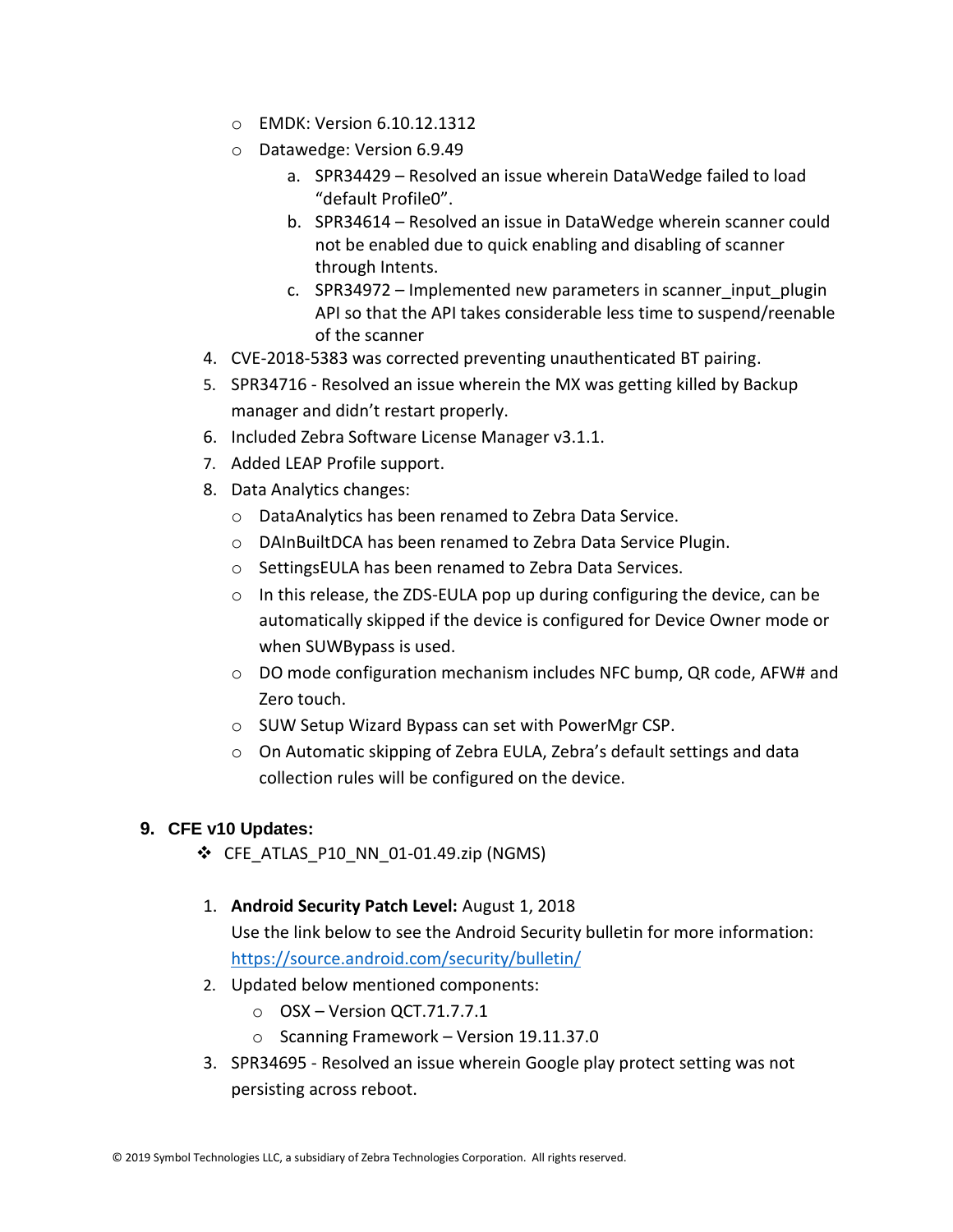- 4. SPR35062 Resolved an issue wherein setting Default Launcher was failing when more than one third party launcher was installed in the device.
- 5. SPR34648 Resolved an issue where malformed DHCP Option 150 (TFTP Server Address) was passed during DHCP exchange.
- 6. SPR34445 Resolved an issue wherein scanner exceptions were observed while scanning DATAMATRIX barcodes using DS3678 scanner resulting in scanner beam failures.
- 7. SPR34310 Resolved an issue where in CANCELREAD API was not working when Continuous Mode was enabled.
- 8. SPR34757 Resolved an issue where DHCP Option 42 (NTP servers) has more entries than expected.
- 9. SPR34046 Resolved an issue wherein there were Bluetooth scanner disconnections noticed while audio was being played simultaneously on BT headset.

#### **10. CFE v9 Updates:**

- ❖ CFE\_ATLAS\_P09\_NN\_01-01.49.zip (NGMS)
- 1. **Android Security Patch Level:** July 1, 2018 Use the link below to see the Android Security bulletin for more information: <https://source.android.com/security/bulletin/>
- 2. Updated below mentioned components:
	- $\circ$  MX Version 8.0.2.0
	- $\circ$  EKB Version 1.8.0.8
	- o StageNow Client Version 3.0.1.1038
	- o DataWedge Version 6.8.54
	- o WiFi FUSION\_BA\_2\_10.0.1.019\_N
	- o SmartMU Version 3.0.1
	- o OSX Version QCT.71.7.7.0
	- o DataAnalytics Version 3.3.0.1113
- 3. After an upgrade from non-EULA to EULA BSP, the Data Analytics Engine (DAE) upgrades to v3.3.0.1113 and takes about 35 secs to initialize for the first time. During this time the Settings->Zebra (EULA) page will show the default status of Device Data toggle button as enabled until initializing is complete.
- 4. Audio Optimization resulting in a 75% reduction is buffering between HAL and ALSA in both the RX and TX leg of a VoIP Call reducing device's contribution to the mouth to ear delay significantly. Impact is to VoIP use case only on all SKU's.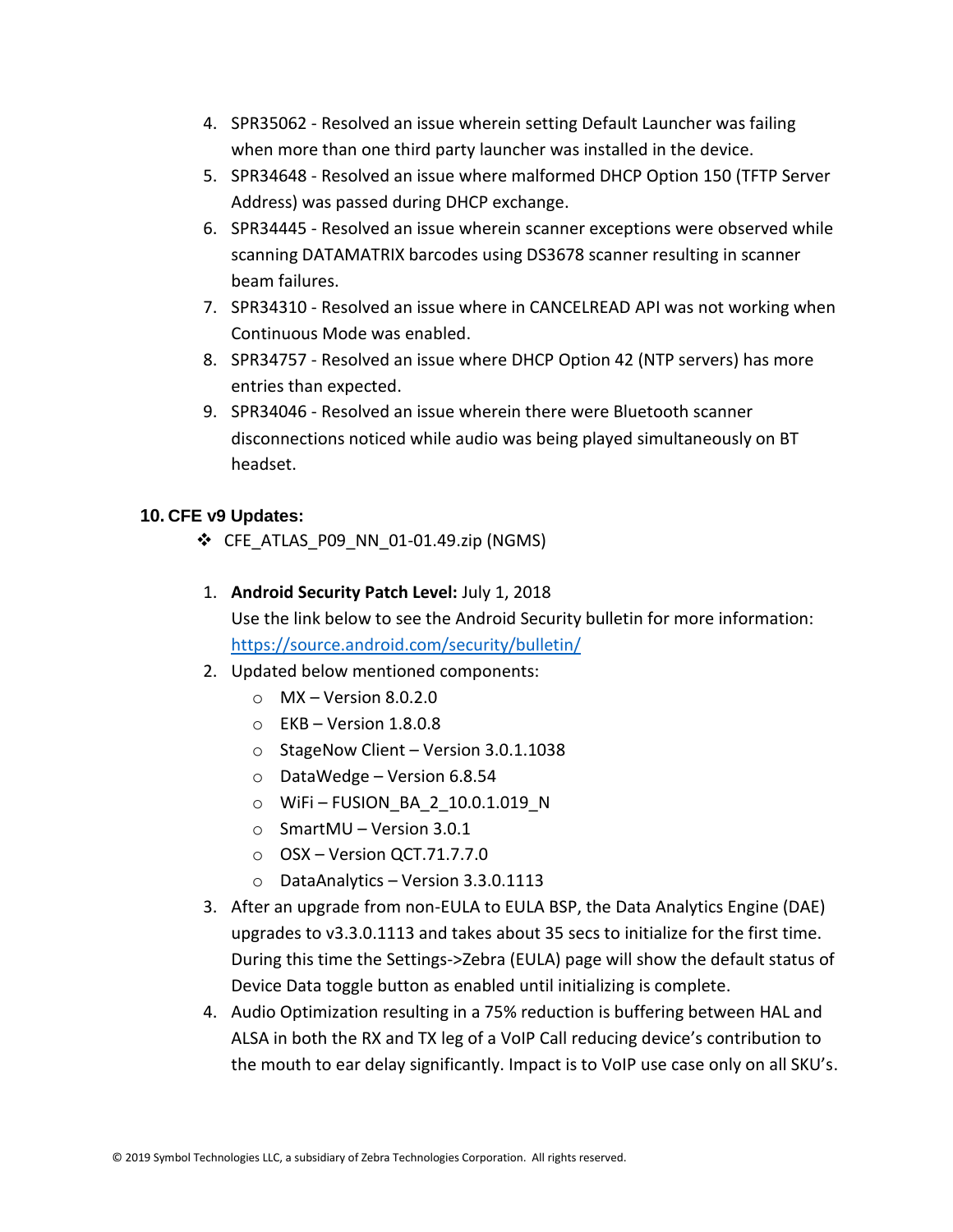- 5. SPR34894 Fixed an issue in DataWedge wherein scanner could not be enabled due to quick enabling and disabling of scanner through Intents.
- 6. SPR34743 Keyboard configuration properties has been changed for software keyboard pop up scenario.
- 7. SPR34906 Resolved an issue wherein device used to get stuck in the boot up screen on Velocity app installed devices.
- 8. SPR33599 Resolved an issue wherein few system apps were being disabled after Applock whitelist mode was enabled.
- 9. SPR33818 Fixed an issue wherein certain decoder type values were not persisting across a scanner enable/disable cycle.
- 10. SPR34267 Resolved an issue wherein user was not able to enable USB debugging option using StageNow.
- 11. SPR33639 Resolved an issue wherein the customer app install and launch during device sleep state and device stop emitting scan beam after awake from suspend.
- 12. SPR34614 Resolved an issue in DataWedge wherein scanner could not be enabled due to quick enabling and disabling of scanner through Intents.
- 13. SPR33920 Resolved an issue wherein devices failed to connect to WLAN network if the country selection is set to Japan.
- 14. SPR34717 Added support for new method of creating the Applock Whitelist.
- 15. SPR34888 Resolved an issue wherein user could not launch Key Programmer in Settings App.
- 16. SPR34595 Resolved an issue wherein Storage Card path was inaccessible through StageNow.
- 17. SPR34346 Resolved an issue wherein Velocity app installation was not persisting after reboot.

#### **11. CFE v8 Updates:**

- ❖ CFE\_ATLAS\_P08\_NN\_01-01.49.zip (NGMS)
- 1. **Android Security Patch Level:** June 1, 2018 Use the link below to see the Android Security bulletin for more information: <https://source.android.com/security/bulletin/>
- 2. Resolved an issue wherein KeyProgrammer fails to open via Device settings.
- 3. Build Number format has been updated.

#### **12. CFE v7 Updates:**

❖ CFE\_ATLAS\_P07\_NN\_01-01.49.zip (NGMS)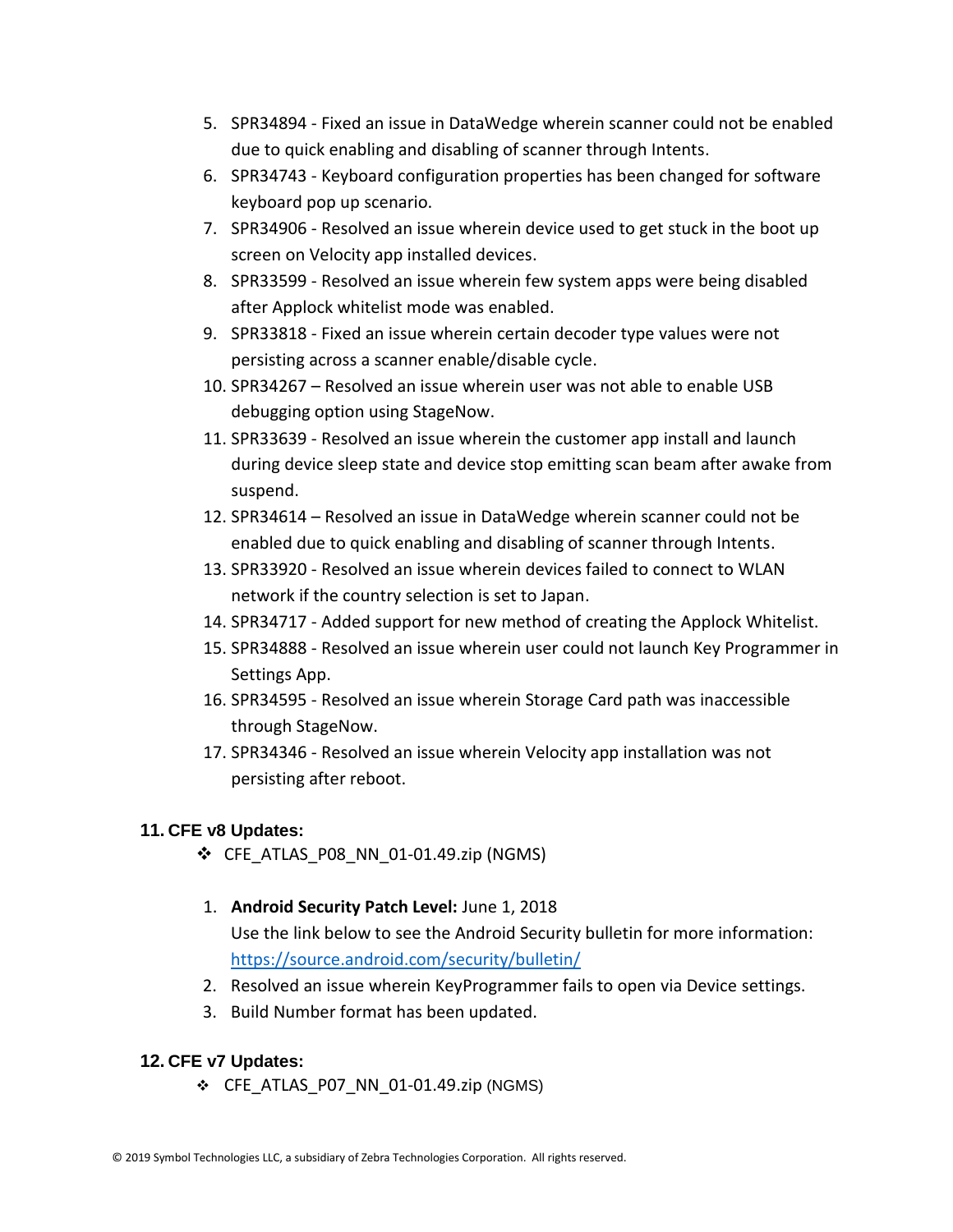1. **Android Security Patch Level:** May 1, 2018

Use the link below to see the Android Security bulletin for more information: <https://source.android.com/security/bulletin/>

- 2. Fix for Zebra setup wizard popup after OS upgrade.
- 3. **Updated below components:**
	- o MX: 8.0.0.10
	- o StageNow client: 3.1.0.1037
	- o DataWedge: 6.8.50
	- o Enterprise Keyboard: 1.8.0.8
	- o EMDK: 6.9.16.1216
- 4. Build ID format has been updated.
- 5. Included Zebra Software License Manager v3.0.1.
- 6. Included support for IrDA in TC75x (TC75EK US SKUs).
- 7. SPR34179 Resolved an issue wherein device connects slowly to an AP.
- 8. SPR34175 Resolved an issue wherein device does not show preview information in Messaging App when language toggles from right-to-left.
- 9. SPR34259 Added support to use USBMgr CSP to limit the standard 4 options on device to only allow UsbExternalStorageUsage.
- 10. SPR34307 Resolved an issue wherein the device was unable to be staged via StageNow.
- 11. SPR34083/34014/32519 Resolved an issue wherein disabling WWAN radio via Airwatch using StageNow XML fails.
- 12. SPR33977 Resolved an issue wherein set time zone issue observed with StageNow.
- 13. SPR34213/31491 Resolved an issue wherein the device was unable to stage via StageNow.
- 14. SPR34420 Resolved an issue wherein floating scan bubble issue observed with Enterprise Keyboard.
- 15. SPR33755 Resolved an issue wherein the Whitelisted apps were unable to submit XML to MX.
- 16. SPR33207 Resolved an issue wherein the Device Diagnostic tool had an issue with reading the Battery Cycles in the application for PP+ batteries.
- 17. SPR33671 Resolved an issue wherein user was unable to create WIFI profile with username as backslash followed by number.
- 18. SPR33862 Resolved an issue wherein the Screen Time off settings using Display manager CSP was not working.
- 19. SPR34145 Resolved an issue wherein indexing of the WEP key was not handled correctly.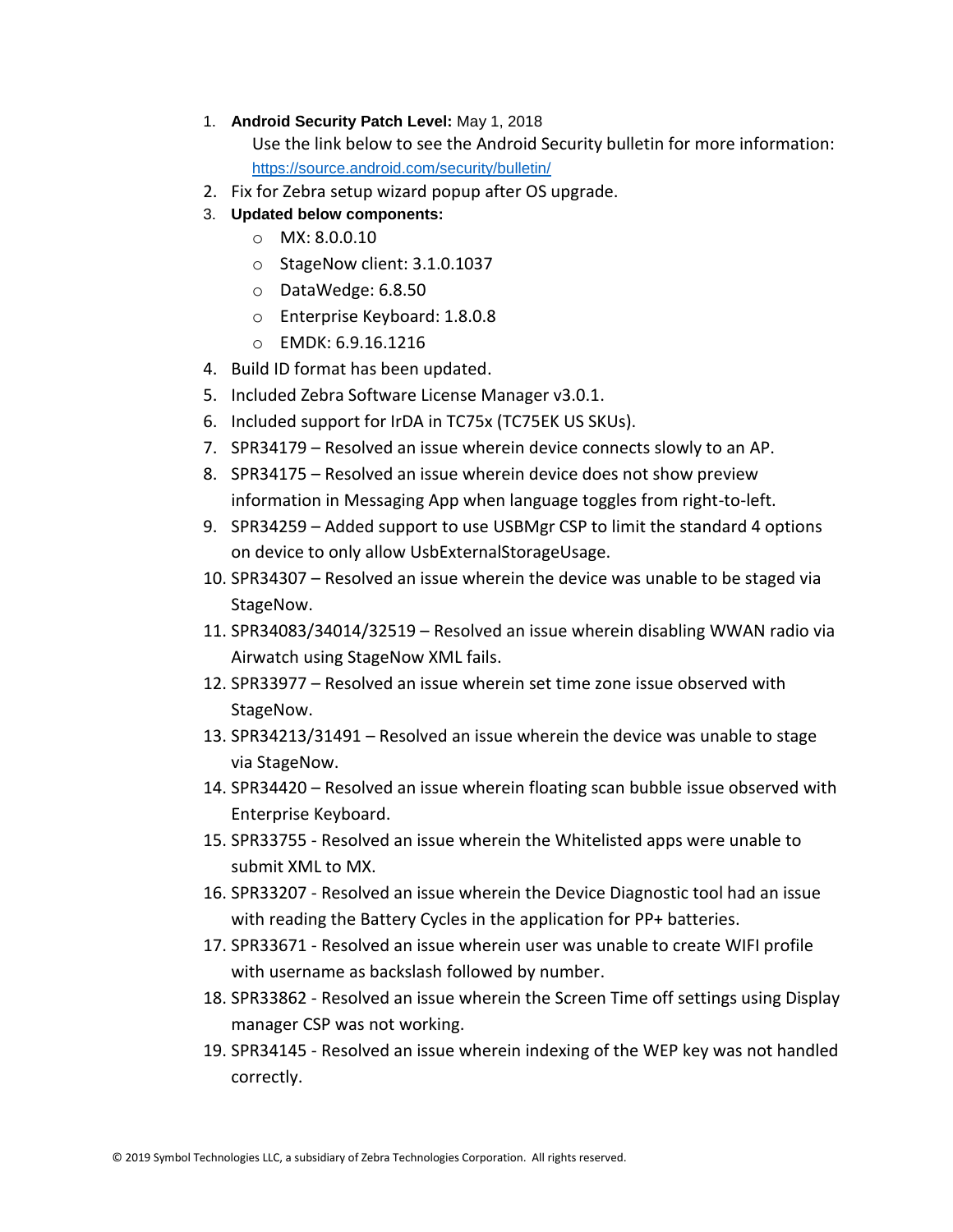- 20. SPR33973 Resolved an issue wherein erroneously loading default profile by providing feature to ignore disabled profiles in DataWedge.
- 21. SPR33848 Added support to included category field in intent profile in StageNow.
- 22. SPR34189 Resolved an issue wherein low ram and oom limit adjustments to provide more free memory.
- 23. SPR33876 Resolved an issue wherein Display Timeout was unable set via StageNow.
- 24. SPR33607 Resolved an issue where few fresh devices were unable to stage after unbox the device.
- 25. SPR33538 Resolved an issue wherein the Scanner beam stuck off and No LED beam while pressing scanner button.
- 26. SPR33981 Resolved an issue Czech Republic Regulatory Country could not be set using Wifi config profile.
- 27. Added Enterprise Browser package (com.symbol.enterprisebrowser) to white listed apps.
- 28. Resolved an issue wherein Settings App crashes while performing "Network Settings Reset".
- 29. A new device settings menu and an initial setup screen have been added to easily configure the Zebra analytics engine. The initial setup screen will be displayed upon bootup following an Enterprise Reset or Factory Reset. This screen can be skipped on an Enterprise Reset by provisioning using a StageNow profile (PowerMgr CSP), similar to what is available for the Google setup wizard bypass.
- 30. Resolved an issue wherein Bluetooth tethering was not working.
- 31. Added support for RS507x.
- 32. Fixed Bluetooth scanner firmware update failure.
- 33. Fixed "SignalOccurrenceOfThreat" parm is not added in threatStep.

#### **13. CFE v4 Updates:**

- ❖ CFE-TC5X\_TC7Xx-01-01-49-NN-00-A-04.zip (NGMS)
- 1. **Android Security Patch Level:** March 5, 2018

Use the link below to see the Android Security bulletin for more information: <https://source.android.com/security/bulletin/>

#### 2. **Updated below components:**

- o Datawedge: 6.7.34
- o StageNow: 2.10.1.1386
- o EMDK: 6.8.20.1120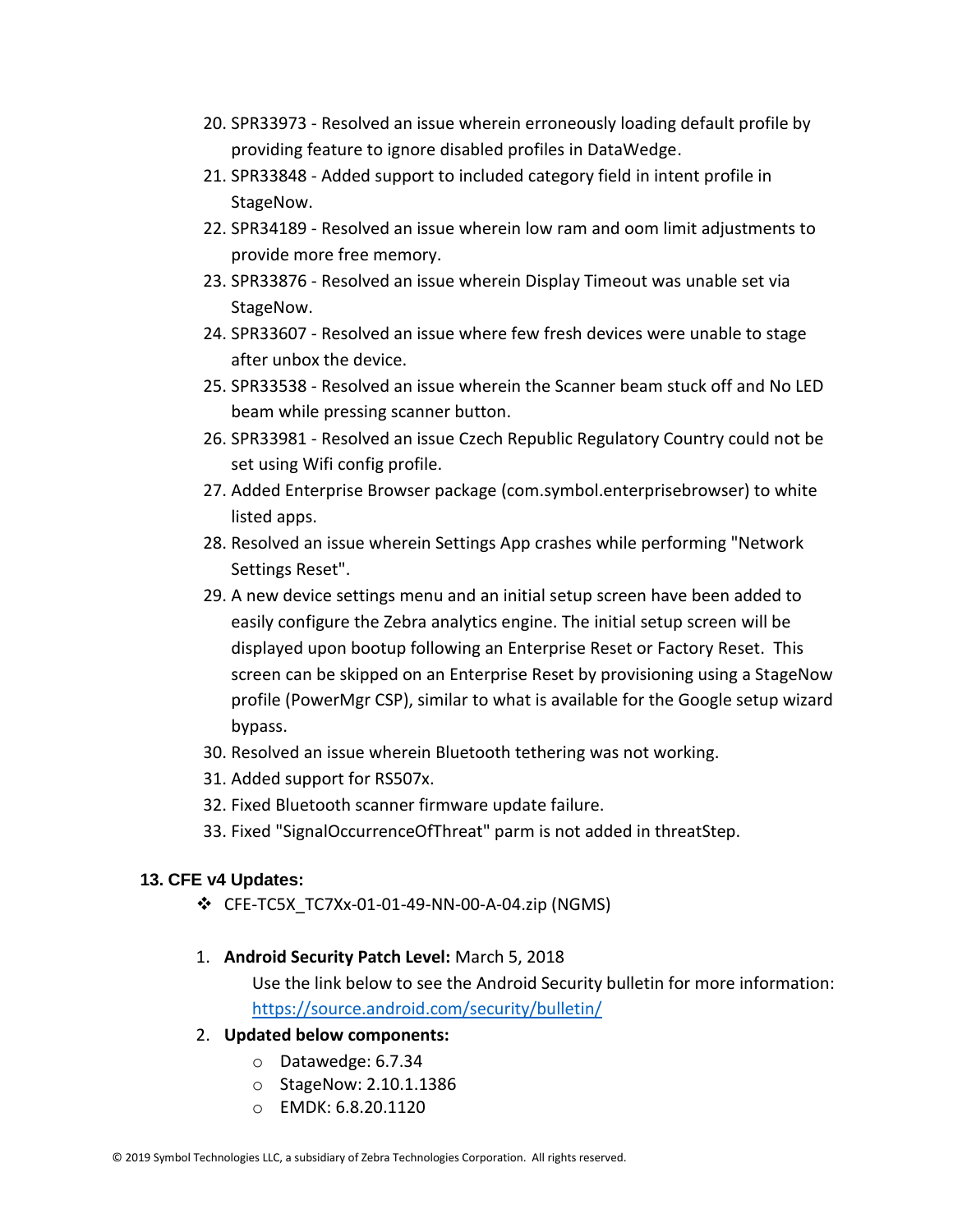- $O$  MX: 7.2.0.6
- o File browser: 1.19.1.2
- 3. Added support for FIPS.
- 4. SPR33311 Resolved an issue wherein RS507 is unable to connect via Bluetooth using Voxware voice application.
- 5. SPR33302 Resolved an issue wherein disabling the oval capacitive key via StageNow fails.
- 6. SPR34267 Resolved an issue wherein USB debugging failed to get enabled via StageNow.
- 7. SPR33639 Resolved an issue wherein device stops emitting scan beam after waking up from suspend state.
- 8. SPR33799 Resolved an issue wherein DataWedge was sending char 10 instead of char 13.

#### **14. CFE v3 Updates:**

- ❖ CFE-TC5X\_TC7Xx-01-01-49-NN-00-A-03.zip (NGMS)
- 1. Spectre and Meltdown (CVE-2017-5753, 5715, 5754) remediation provided by updates to timer access for CVE-2017-13218.

# <span id="page-15-0"></span>Device Compatibility

This software release has been approved for use with the following Zebra devices. All devices listed below are on Android M or N when they leave the factory.

| Device                   | <b>Operating System</b> |
|--------------------------|-------------------------|
| TC75FK-22B22AD-A6        | Android N               |
| TC75FK-22B24AD-A6        | Android N               |
| TC75FK-22B22AD-IA        | Android N               |
| TC75FK-22B22AD-ID        | Android N               |
| <b>TC75FK-22B22AD-TN</b> | Android N               |
| TC75FK-22F22AD-A6        | Android N               |
| TC75FK-22B22AD-TW        | Android N               |
| TC75GK-22B22AD-A6        | Android N               |
| TC75GK-22B24AD-A6        | Android N               |
| TC75GK-22F22AD-A6        | Android N               |
| TC75FK-22B22AD-BR        | Android N               |
| TC700K-02B22B0-A6        | Android N               |
| TC700K-02B24B0-A6        | Android N               |
| TC700K-02B22B0-US        | Android N               |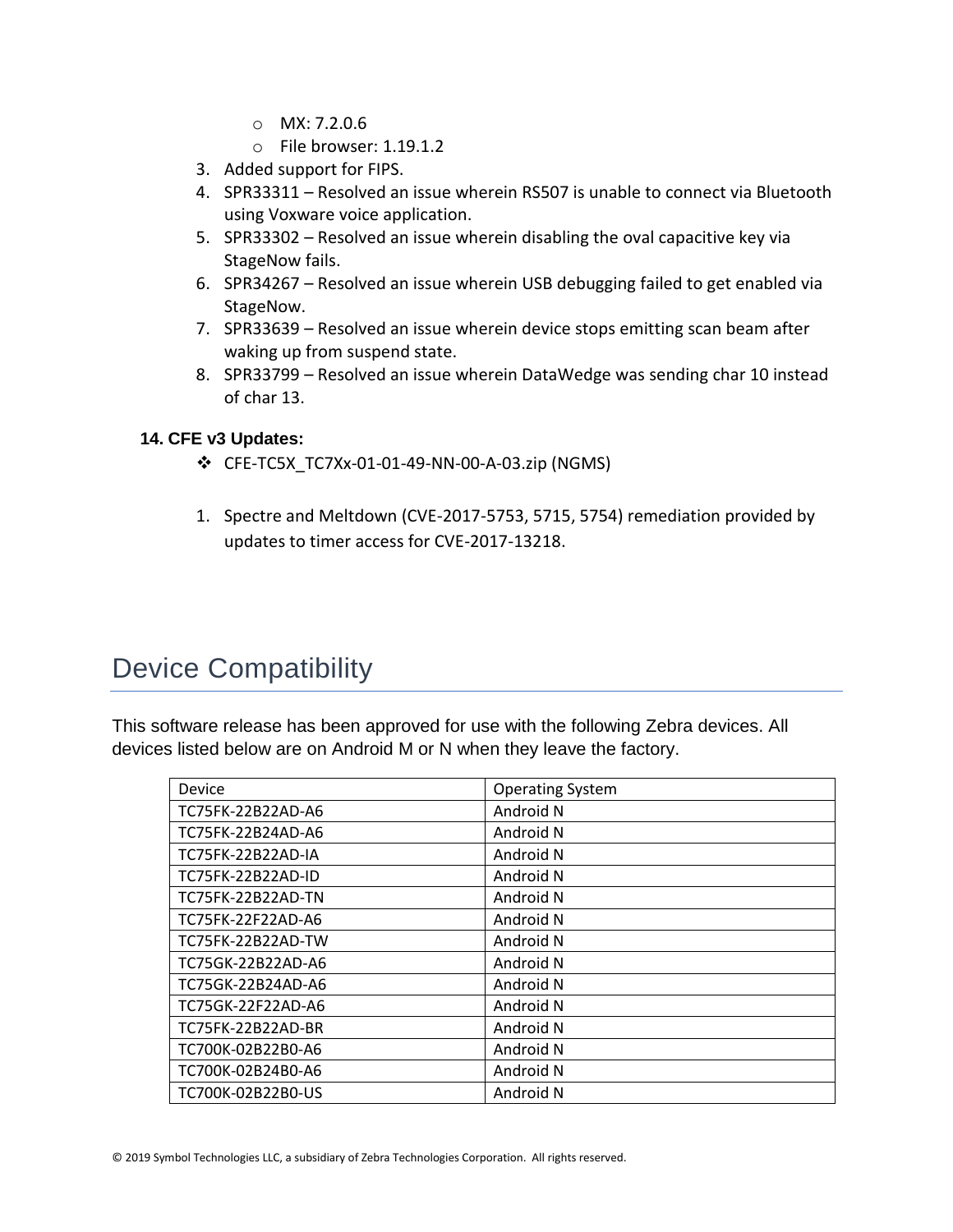| TC700K-02B24B0-US | Android N |
|-------------------|-----------|
| TC700K-02B22B0-IA | Android N |

#### Supported FIPS SKUs

| Device            | <b>Operating System</b> |
|-------------------|-------------------------|
| TC700K-02B24B0-FT | Android N               |
| TC75EK-22B24AB-FT | Android N               |

# <span id="page-16-0"></span>Installation Requirements

Install baseline 01-01-49-NN-00-A (NGMS) build.

### <span id="page-16-1"></span>Installation Instructions

#### Using ADB Sideload

*The installation instructions assume you have ADB installed on your PC (the adb drivers and such) and your TC70x/TC75x has Developer options enabled and USB debugging ON: Instructions on HOW TO enable ADB is also captured in Integrator guide.*

- 1. Plug the TC70x/TC75x into the USB & Charging Cable and then the Cable to the PC. If you have a Cradle with USB connectivity, connect it now.
- 2. You may need to pull down the top menu and if you see "USB for charging", touch it and then change it to "File transfers".
- 3. Open Command Prompt, run *"adb devices"* and check if you can see the device's serial number… If yes, proceed… if not, you will need to get the PC set up with the proper drivers or install an External SD Card.
- 4. You may also get a pop up on your PC (Win 7) that you will be connected as a Portable MediaPlayer… this can be ignored.

#### ❖ **Download Image**

- a. **CFE\_ATLAS\_01-01-49.00-NN-U19-STD.zip** listed above in content section
- b. Reset files (Optional)
- 5. Entering Recovery Mode
	- a. Choice 1: In Command Prompt, type *"adb reboot recovery" and click enter*.
	- b. Choice 2: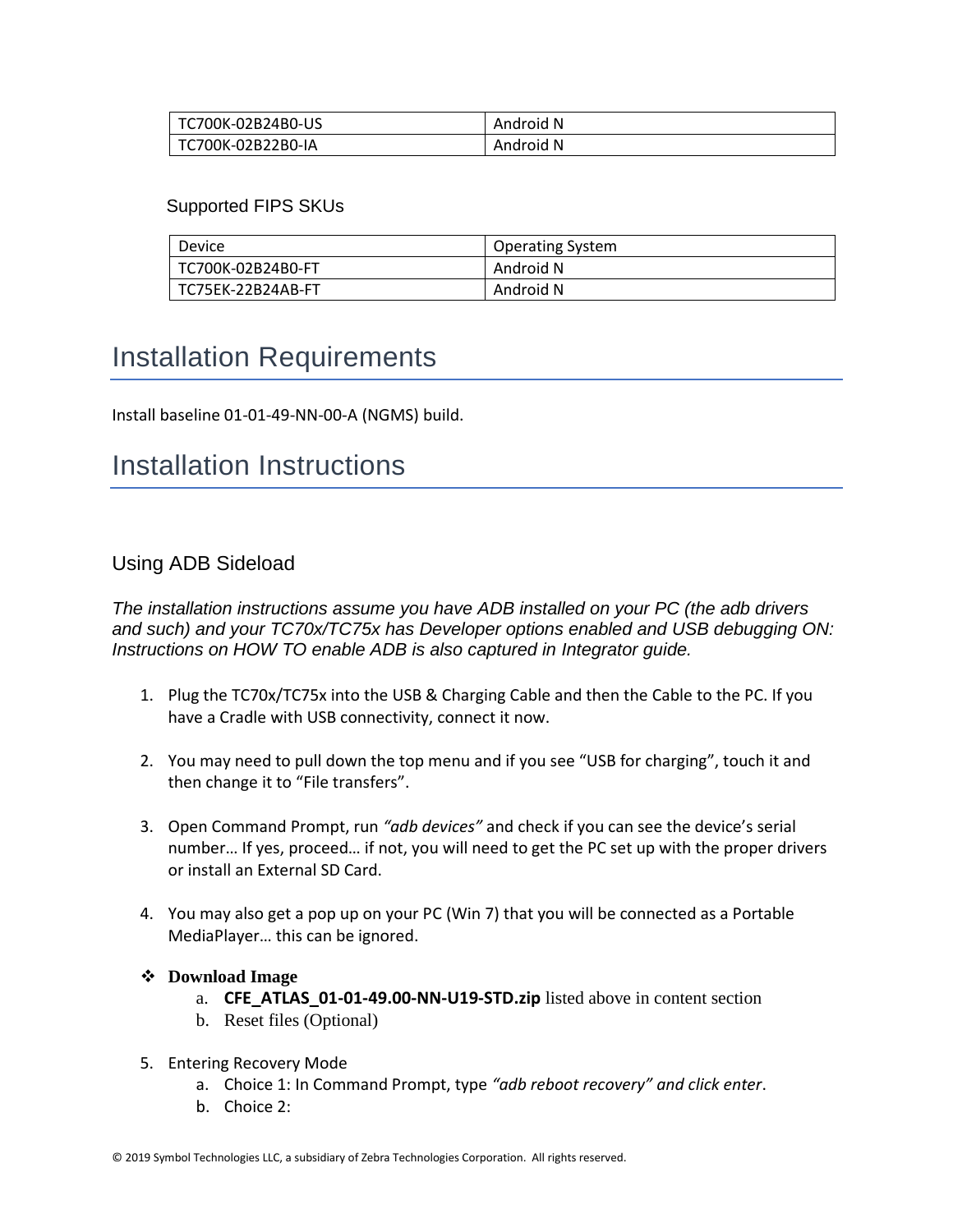- Reset and hold PTT key
- When Zebra Technologies logo appears on the screen Release the PTT Key
- 6. Your TC70x/TC75x will reboot and put you on the Android Recovery screen.
- 7. if applying update via sideload Method
	- a. Use the Volume + and to highlight, *"Apply update from ADB"* and press the Power Key to select it
- 8. With your Command Prompt open in the Host machine, type "adb sideload" command and add a space and then drag and drop the CFE on to it and click enter.
	- a. Your PC screen will show files being installed and a little blue horizontal progress bar on your device will show status... and after about  $6<sup>th</sup>$  minutes (could be 10+ minutes if installing GMS) it should be done and you should be back at the Android Recovery screen.
	- b. Repeat above steps for all mandatory packages
- 9. *"Reboot system now"* is highlighted. Press the Power Key to Reboot.
- 10. Device reboots and you see Zebra on top and POWERED BY android at the bottom and after about 1 minute will transition to the TC70x/TC75x Touch Computer splash screen with 5 dancing white dots at bottom… it will stay at this screen for a little over another minute *(could be another 7+ minutes if installing GMS)* and then you are at the Factory "Welcome" screen.
- 11. If you installed a GMS BSP, you will need to complete the process by setting up Wi‐Fi and E‐ mail accounts and such. If on AOSP (non‐GMS), there is no process to follow.
- 12. At the Home Screen, we need to verify that the BSP upgrade took place and set the Date & Time.
	- a. Go to "Settings" and scroll down to "About phone" and look at the "Build number". It should start with "**01-01-49.00-NN-U19-STD**". Now you are on the correct BSP.
	- b. Setting the Date and Time. If you associate to a WLAN AP, do so now, as it should automatically set the time and date… the only thing left is to set the time zone. Go to "Settings" and scroll to and select "Date & time". Scroll down to and select "Select time zone", and scroll down to and select the appropriate time zone and you are done.
- 13. To Check the Android Patch Level after installing the CFE package in the device,
	- a. Settings->About Phone->SW Components: Device Update Version: **19**
	- b. ADB Shell method: Execute following command from PC's command prompt:
		- \$ adb shell getprop ro.device.patch.version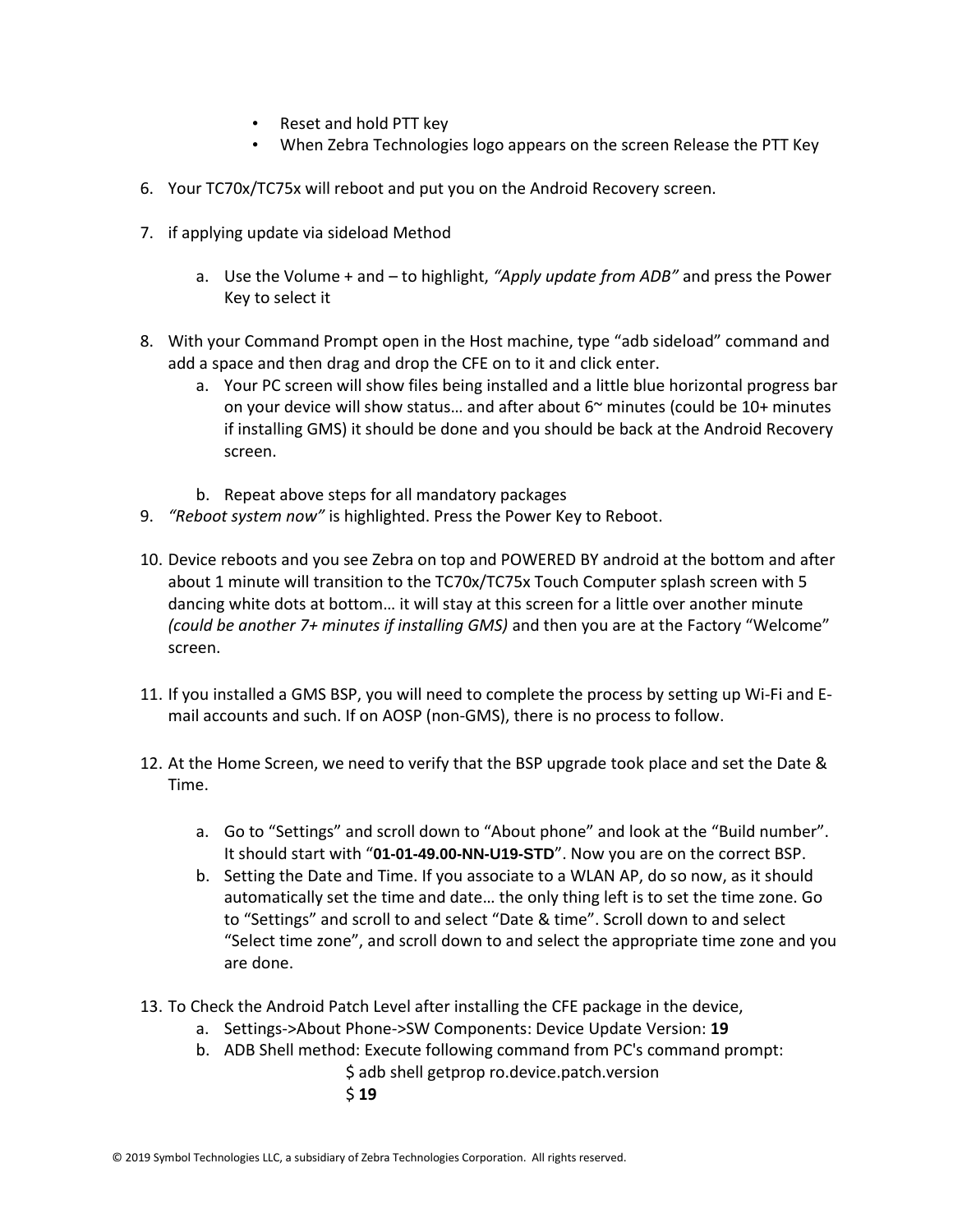14. Now you are all set to use your TC70x/TC75x

#### Using External SD card

- 1. Plug the TC70x/TC75x into the USB & Charging Cable and then the Cable to the PC. If you have a Cradle with USB connectivity, connect it now.
- 2. You may need to pull down the top menu and if you see "USB for charging", touch it and then change it to "File transfers".
- 3. Download "**CFE\_ATLAS\_01-01-49.00-NN-U19-STD.zip**" file and Reset Files (Optional) and drag & drop the files on External SD card
- 4. Entering Recovery Mode
	- a. Reset and hold PTT key
	- b. When Zebra Technologies logo appears on the screen Release the PTT Key
- 5. Your TC70x/TC75x will reboot and put you on the Android Recovery screen.
- 6. Applying update via External SD card
	- a. Use the Volume + and to highlight select option to "Apply update from SD card" and press the Power Key to select it.
	- b. Use the Volume + and to highlight package to be installed (**CFE\_ATLAS\_01-01- 49.00-NN-U19-STD.zip**) and press the Power Key to select it.
	- c. Repeat above steps for all mandatory packages
- 7. *"Reboot system now"* is highlighted. Press the Power Key to Reboot.
- 8. Device reboots and you see Zebra on top and POWERED BY android at the bottom and after about 1 minute will transition to the TC70x/TC75x Touch Computer splash screen with 5 dancing white dots at bottom… it will stay at this screen for a little over another minute *(could be another 7+ minutes if installing GMS)* and then you are at the Factory "Welcome" screen.
- 9. If you installed a GMS BSP, you will need to complete the process by setting up Wi‐Fi and E‐ mail accounts and such. If on AOSP (non‐GMS), there is no process to follow.
- 10. At the Home Screen, we need to verify that the BSP upgrade took place and set the Date & Time.